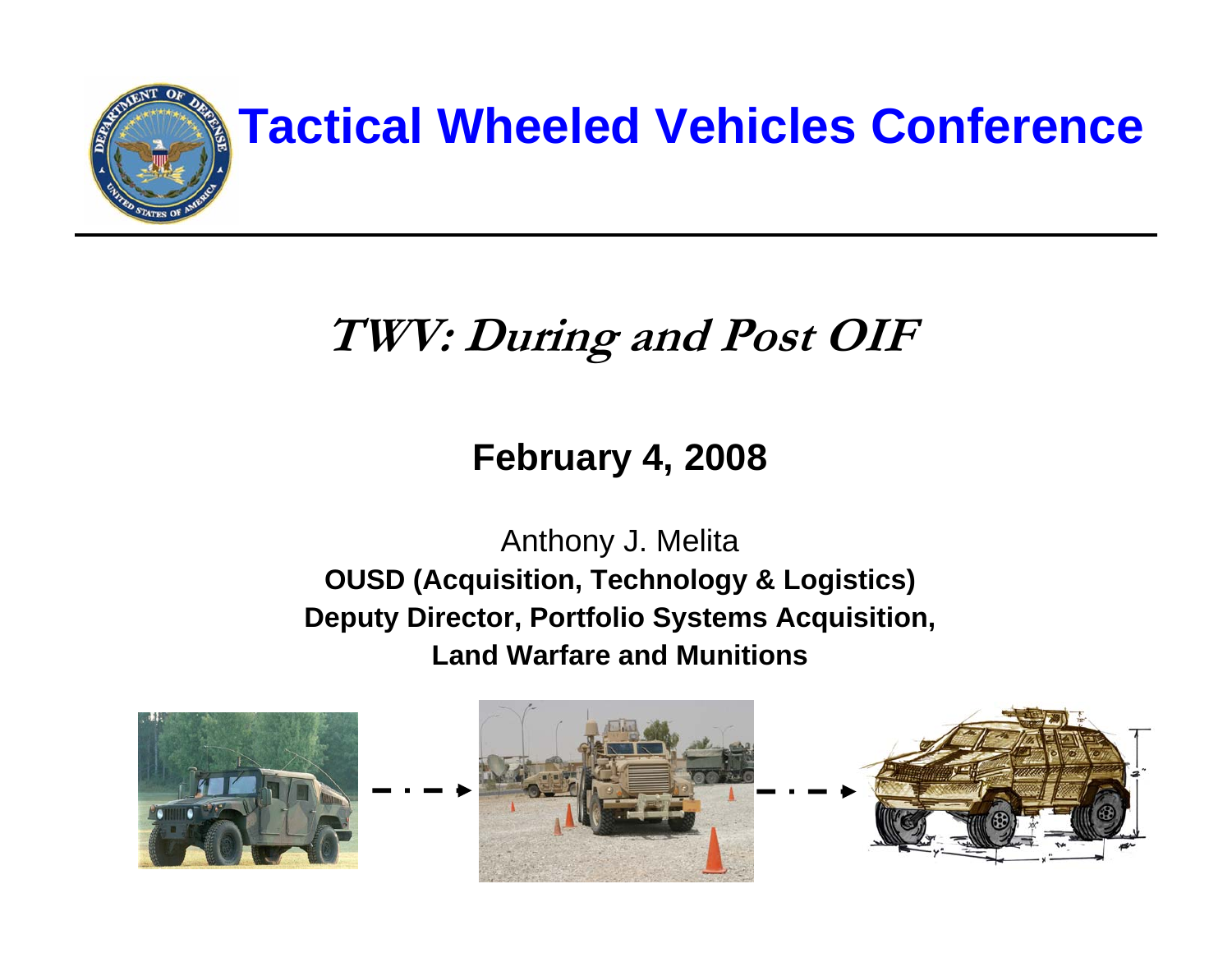



## **The SECDEF Acquisition Organization**

# **AT&L Goals and Initiatives**

**Budget Trends**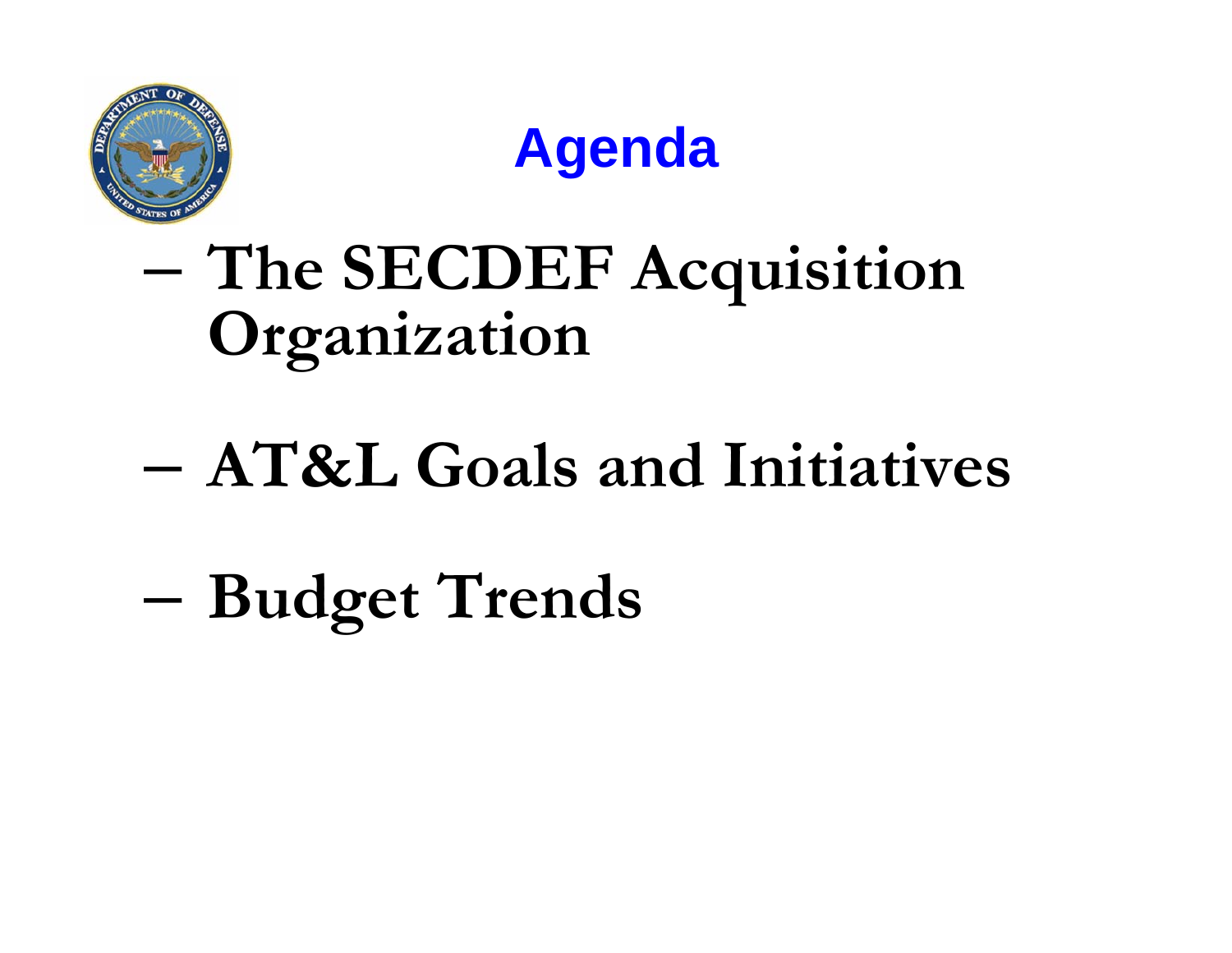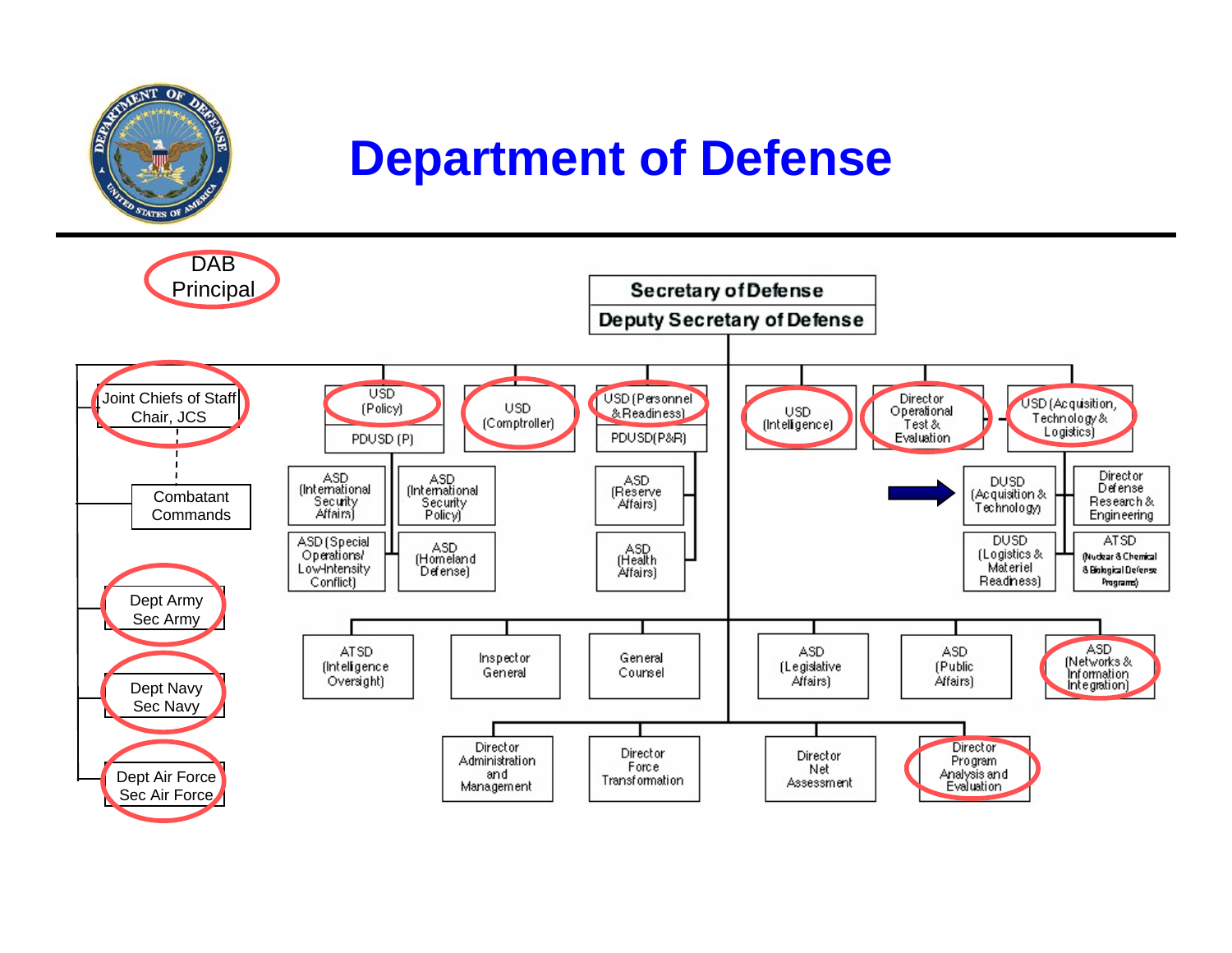

**Air**

#### **DEPUTY UNDER SECRETARY OF DEFENSE(ACQUISITION & TECHNOLOGY)**

**DEPUTY UNDER SECRETARY OF DEFENSE(ACQUISITION & TECHNOLOGY)**

**Honorable DR. JAMES I. FINLEY**



Mr. Bill Greenwalt

**DIR, SMALL BUSINESS PROGRAM**

Mr. Anthony Martoccia

**DIR, DEFENSE PROCUREMENT & ACQUISITION POLICY**

Mr. Shay Assad

**DIR, PORTFOLIO SYSTEMS ACQUISITION**Mr. David G. Ahern

**Read Complete Strategic**<br> **Compl.** Strategic

#### **DIR, SYSTEMS & SOFTWARE ENGINEERING**

Mr. Mark D. Schaeffer

**PRESIDENT DEFENSE ACQUISITION UNIVERSITY**

Mr. Frank Anderson, Jr.

#### **DIR, DEFENSE CONTRACT MANAGEMENT AGENCY**

Mr. Keith Ernst\*

**DIR, JOINT ADVANCED CONCEPTS**Mr. James "Raleigh" Durham

\* Acting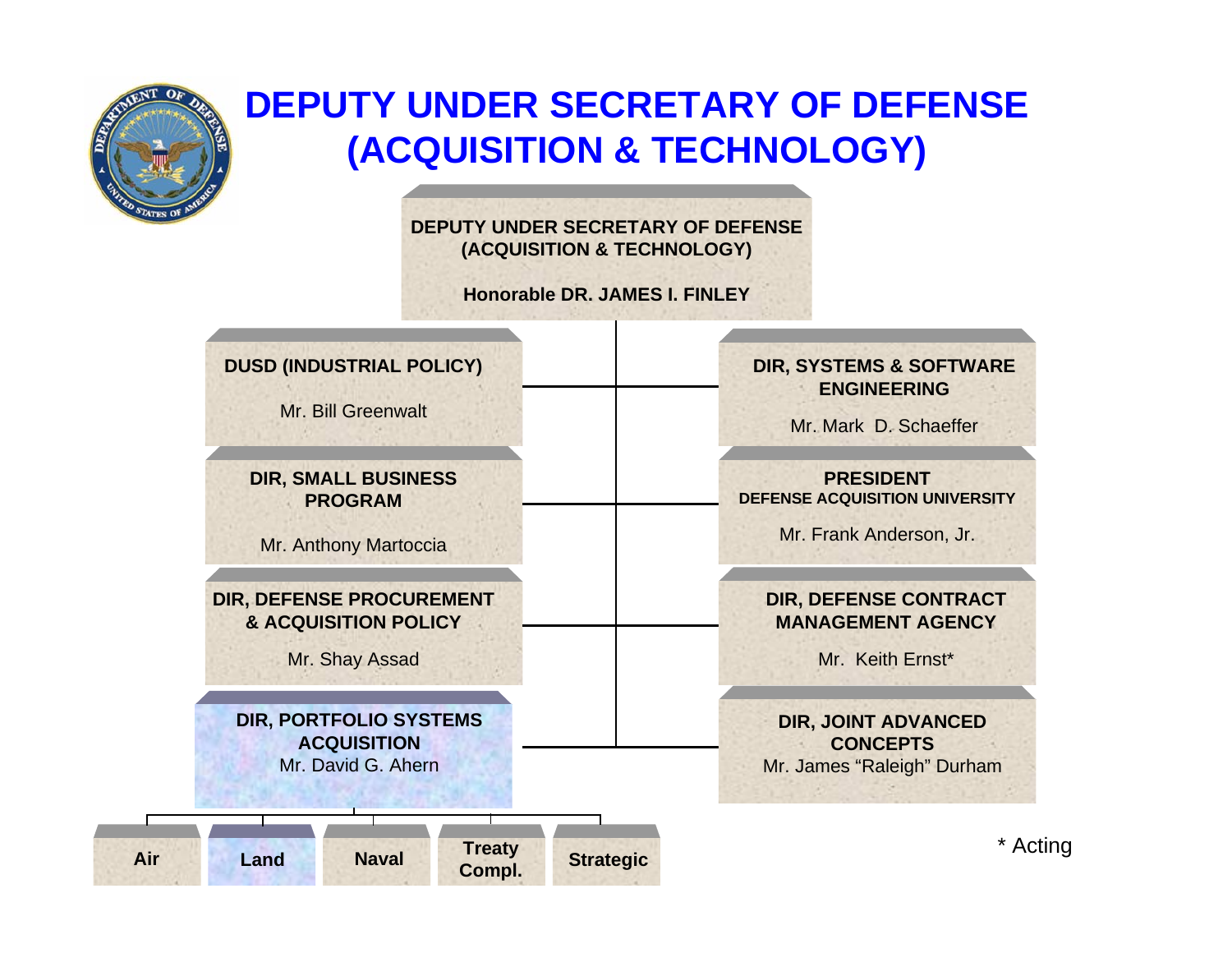#### **Guiding Principles**



#### The AT&L Team must INNOVATE AND COLLABORATE to deliver EFFECTIVE, AFFORDABLE tools for the joint warfighter.

- •Understand the warfighter's operational concepts and needs
- • Engage all stakeholders in collaborative discussions of the war fighting capability, cost, and timeline for all options before spending tax dollars
- • Coordinate and evaluate requirements, remaining constantly conscious of technology, cost, schedule, jointness and interoperability imperatives
- • Prioritize joint solutions which guarantee interoperability, increase quantities, lower unit cost, and decrease support costs
- • Consider all solutions – high tech to simple, COTS to military, US to international
- •Invest in programs that can transition and meet critical warfighter needs
- • Use all sources of information – combat experience, intelligence, commercial marketplace, and our technology – to inform our choices and to minimize the probability of technology surprise from adversaries

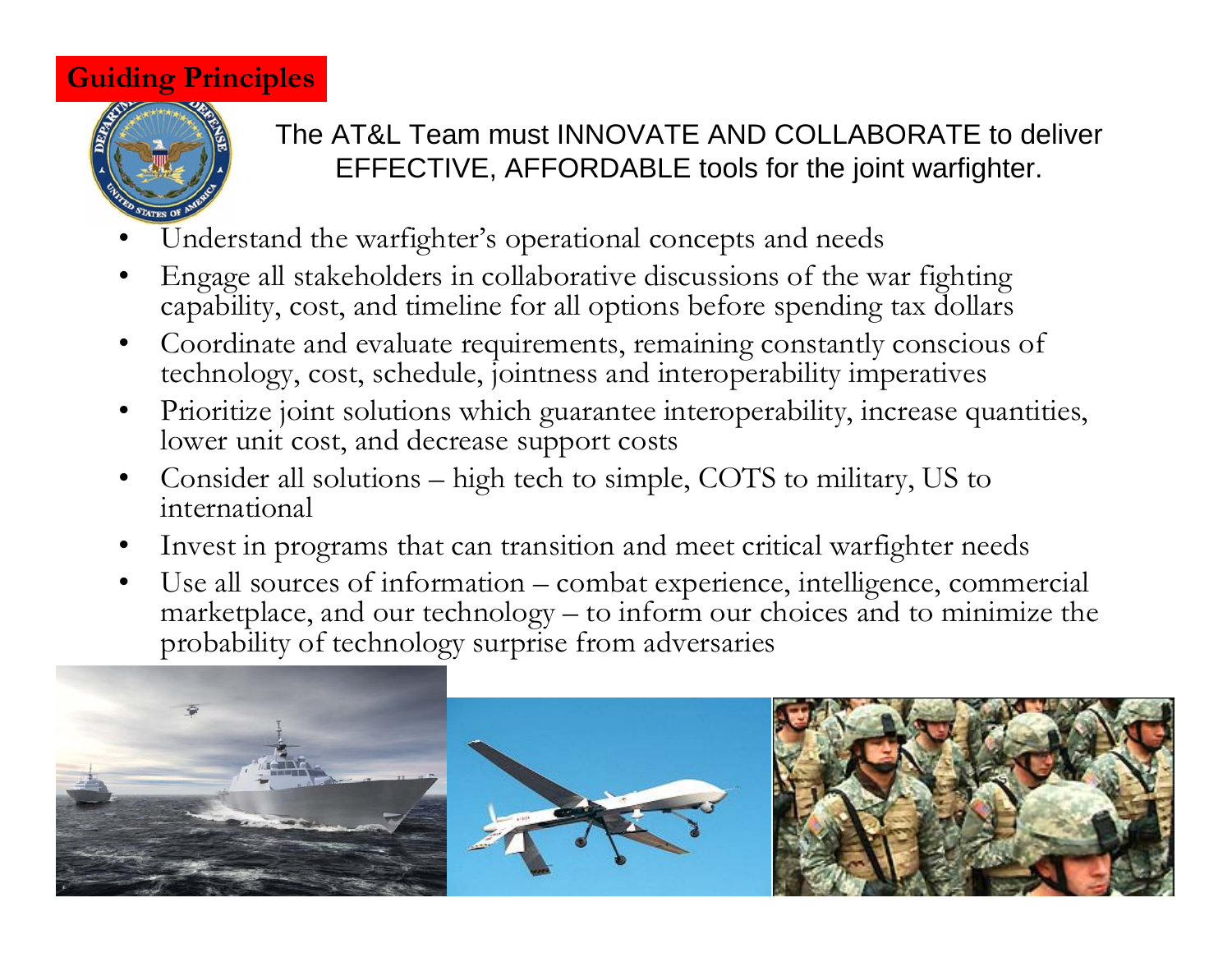

## Tactical Wheeled Vehicles Acquisition Challenges

- The battlefield varies and threats continue to evolve.
- Our ability to meet growing requirements (payload, protection, mobility, supportability) given varied missions, constraints, and priorities
- Quantities of wheeled vehicles needed to deliver capability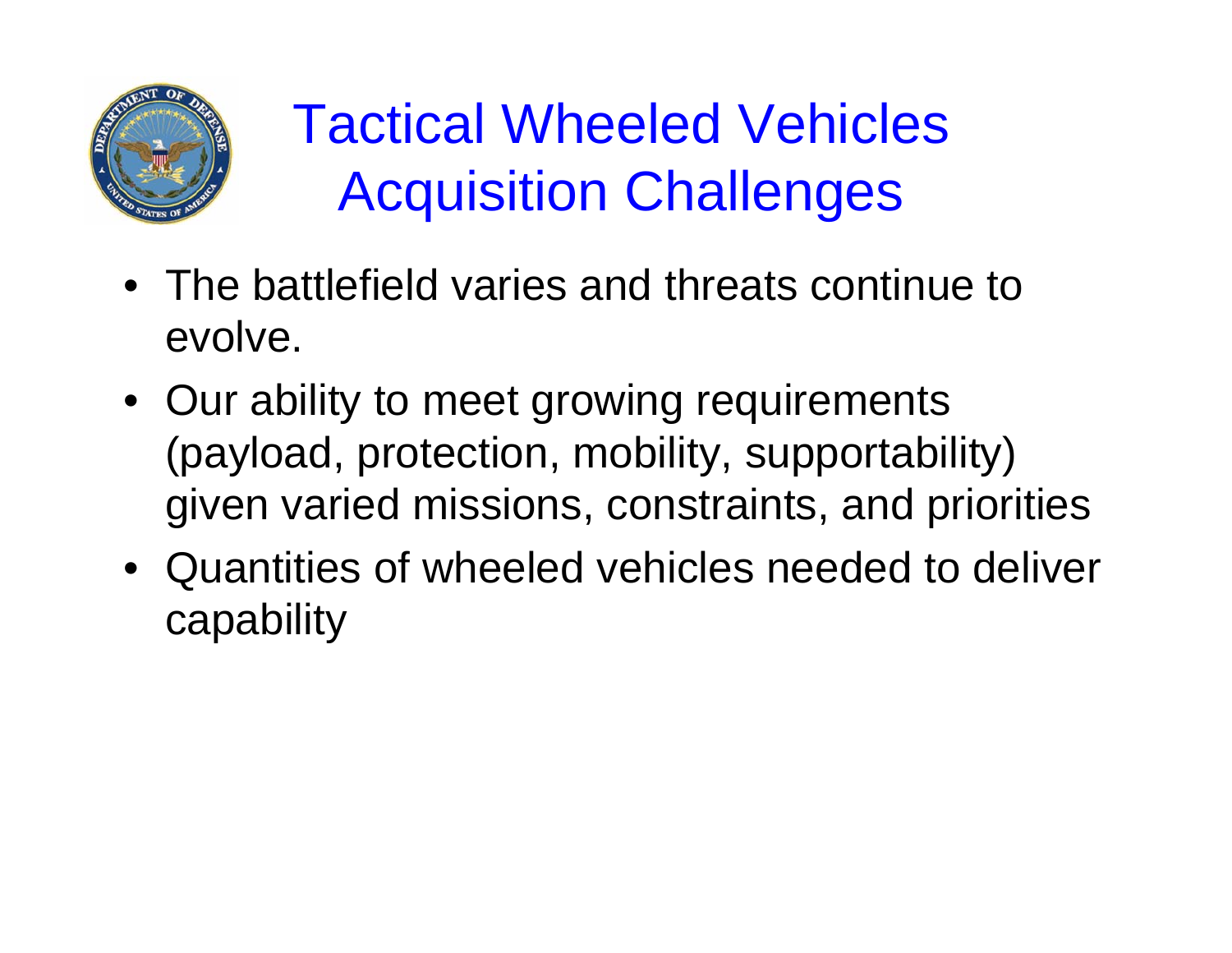

### Our Big Picture: During and Post OIF



Acquire and deliver the mobility capabilities needed to support the full range of strategic operations as part of the Department's evolving global defense posture.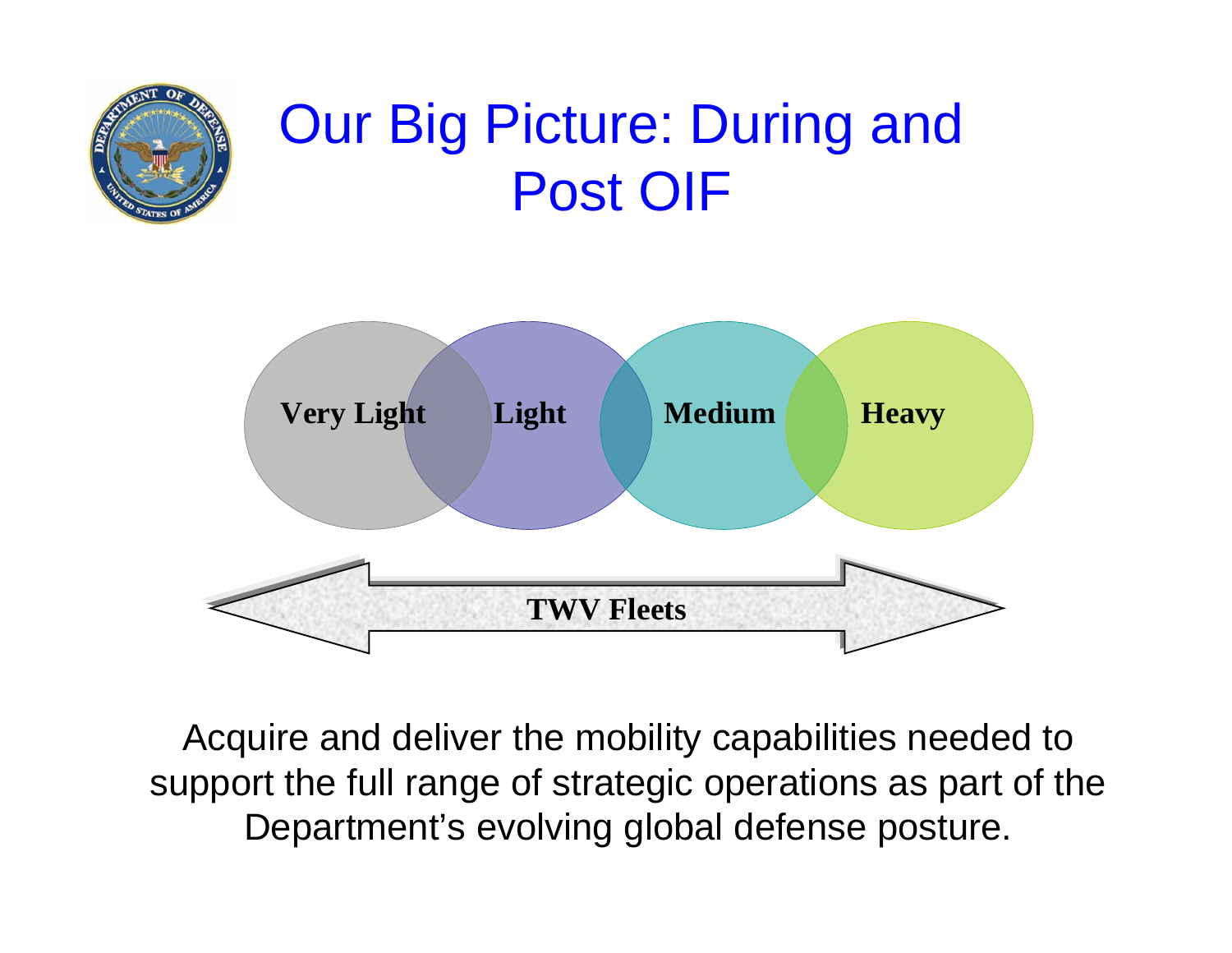

# AT&L Goals and Initiatives

- Prototyping and Competition
- Configuration Steering Boards
- Earned Value Management Systems (EVMS)
- Fully Burdened Cost of Fuel

**AT&L wants to drive decisions that yield resilient capabilities at the lowest cost.**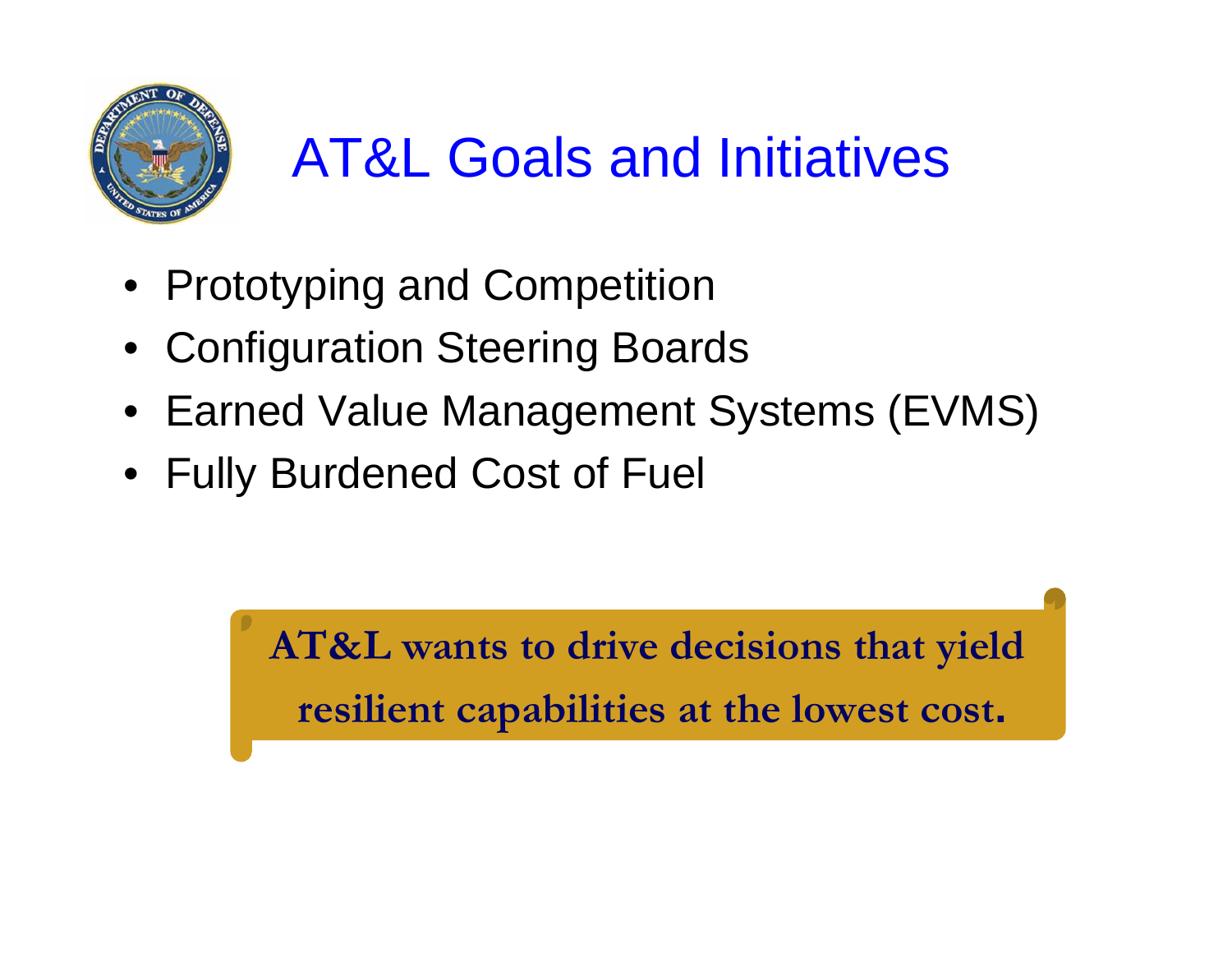

# Prototyping and Competition

- Too many programs initiated with inadequate technology maturity and knowledge of technical risk.
- All pending and future programs will provide for two or more competing teams producing prototypes of key system elements.
	- Reduce Technical Risk
	- –Validate designs and cost estimates
	- Evaluate manufacturing processes
	- Refine requirements

**All Acq Strategies requiring AT&L approval must include technical, mature prototyping through MS B.**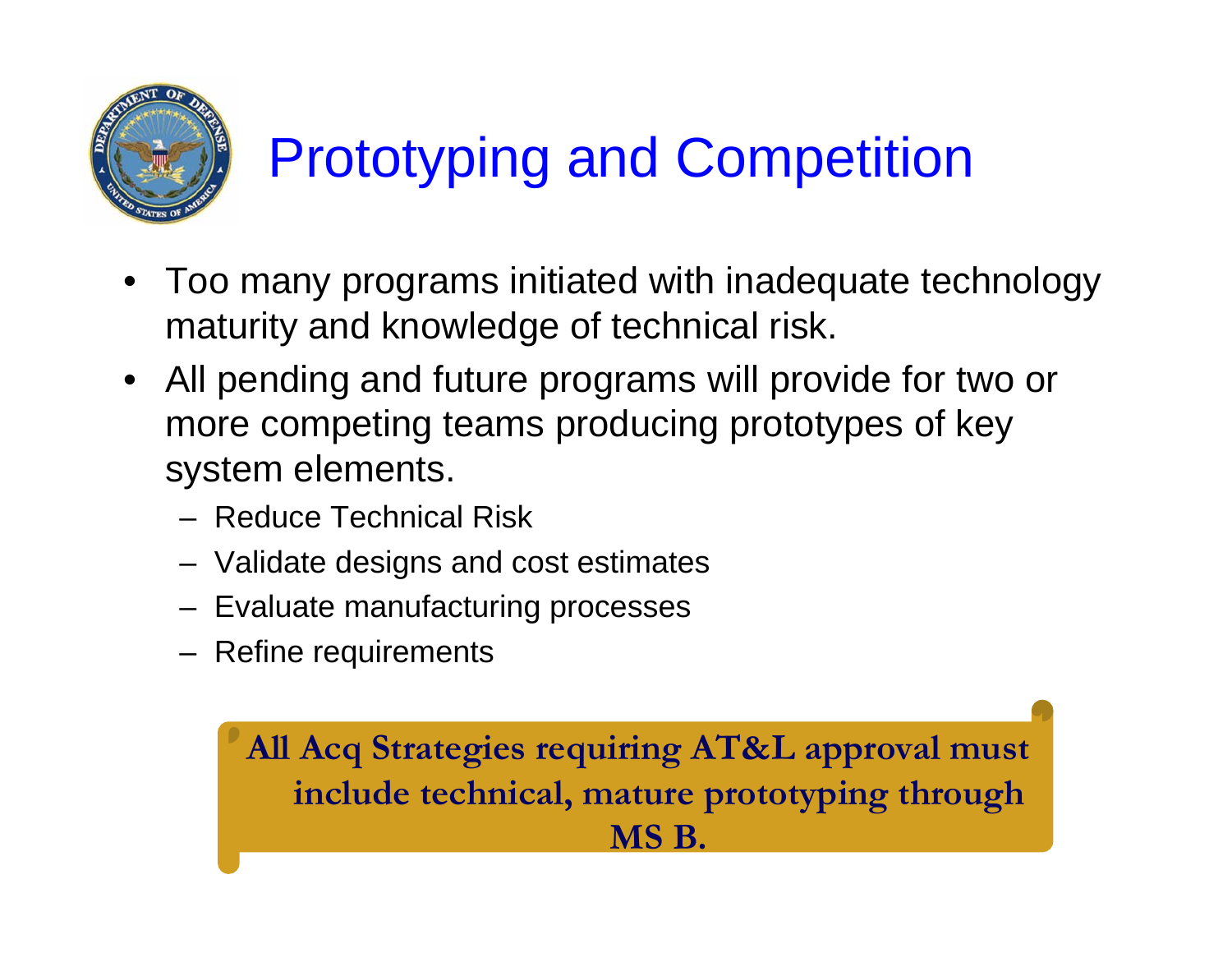

### Configuration Steering Boards

- Tool to control development and procurement cost growth due to requirements and technical configuration changes.
- Chaired by SAE's, the CSBs will review changes that have the potential to result in cost and schedule impacts to the program.
- Annually, PMs will identify descoping options that reduce cost or moderate requirements.
	- CSB will recommend which of these options should be implemented to reduce cost to the DoD and taxpayers.

**The Acquisition policy will be to adjust technical content and requirements to deliver as much as possible of the planned capability within the budgeted cost.**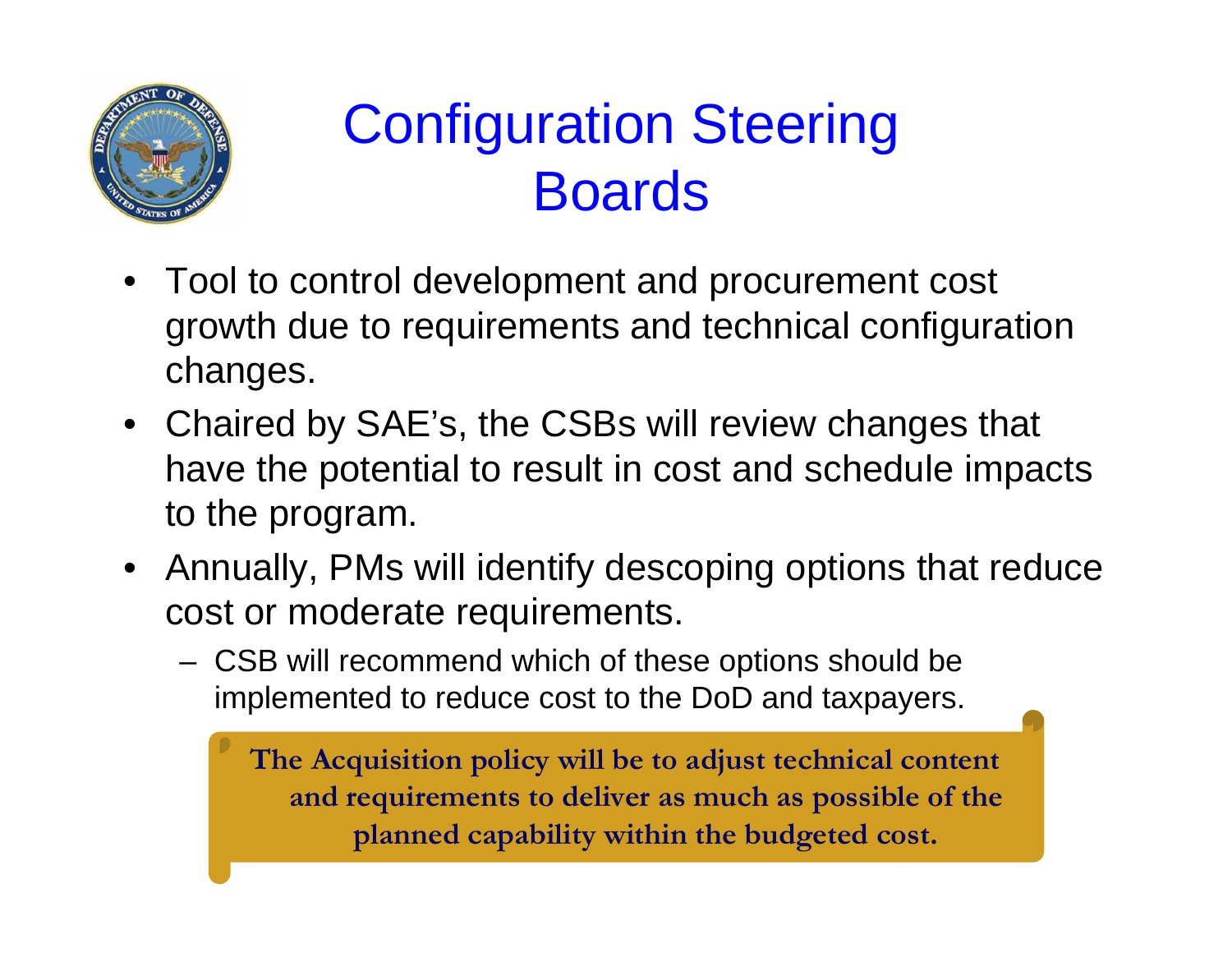

EVMS

- An EVMS based, System Engineering led plan is one of the key indicators of success.
	- –Sound cost and resource estimating
	- –Integrated Master Plan and Schedule
	- Technical Performance Measures
	- –Risk Management

**Lessons learned from Nunn-McCurdy "class of 2007" is that failure in the above were common symptoms of a troubled program.**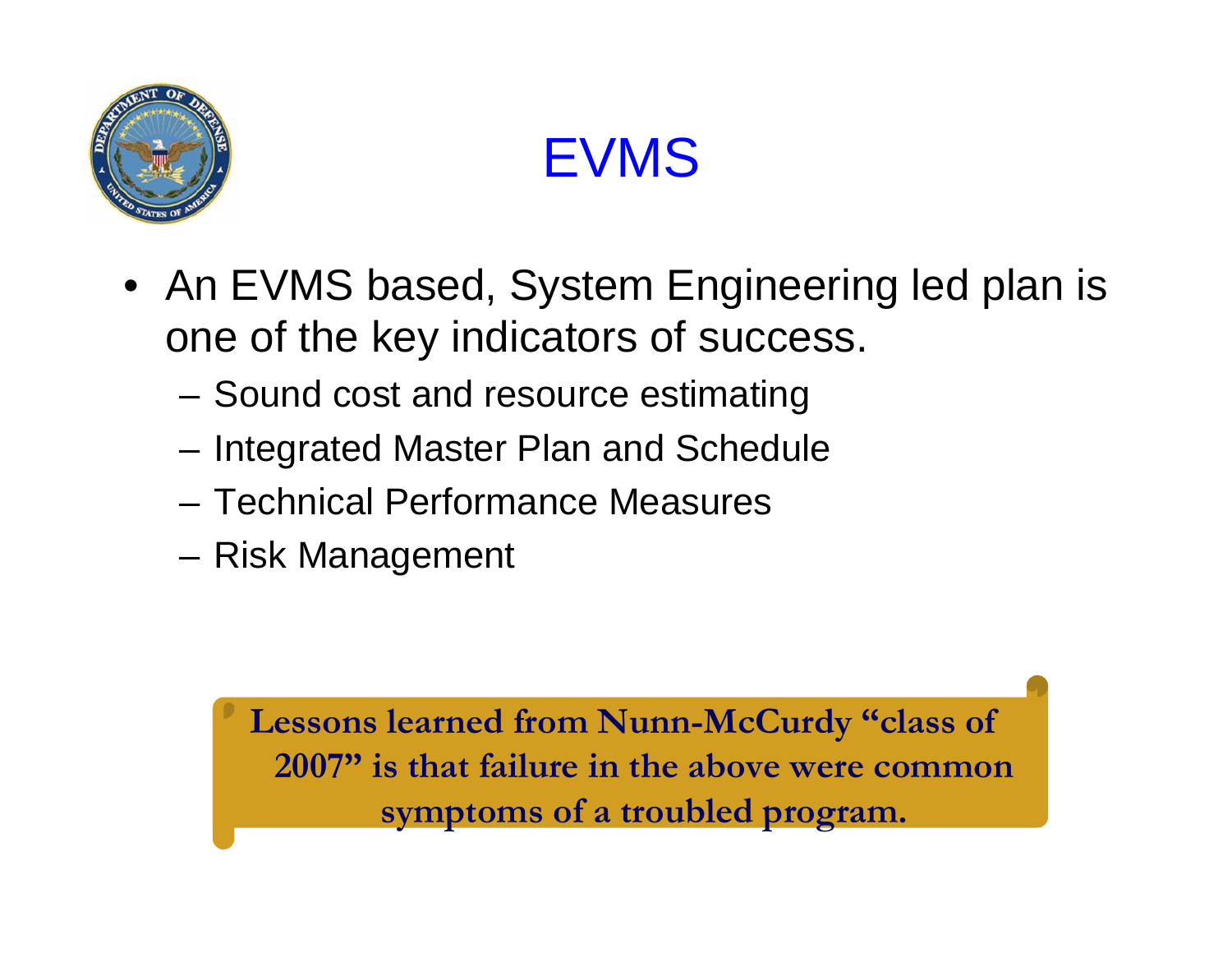

## Fully Burdened Cost of Fuel

### **Today's Top 10 Battlefield Fuel Users**

**SWA scenario using current Equipment Usage Profile data**

*Of the top 10 Army battlefield fuel users, only #5 and #10 are combat platforms* 

**Shooter**

**Shooter**

- **1.Truck Tractor: Line Haul C/S 50000 GVWR 6X4 M915**
- **2.Helicopter Utility: UH-60L**
- **3. Truck Tractor: MTV W/E**
- **4.Truck Tractor: Heavy Equipment Transporter (HET)**
- *5. Tank Combat Full Tracked: 120MM Gun M1A2*
- **6. Helicopter Cargo Transport: CH-47D**
- **7.Decontaminating Apparatus: PWR DRVN LT WT**
- **8. Truck Utility: Cargo/Troop Carrier 1 1/4 Ton 4X4 W/E (HMMWV)**
- **9. Water Heater: Mounted Ration**
- *10. Helicopter: Attack AH-64D*

Sourc e: CASCOM study for 2001 DSB using FASTALS for SWA.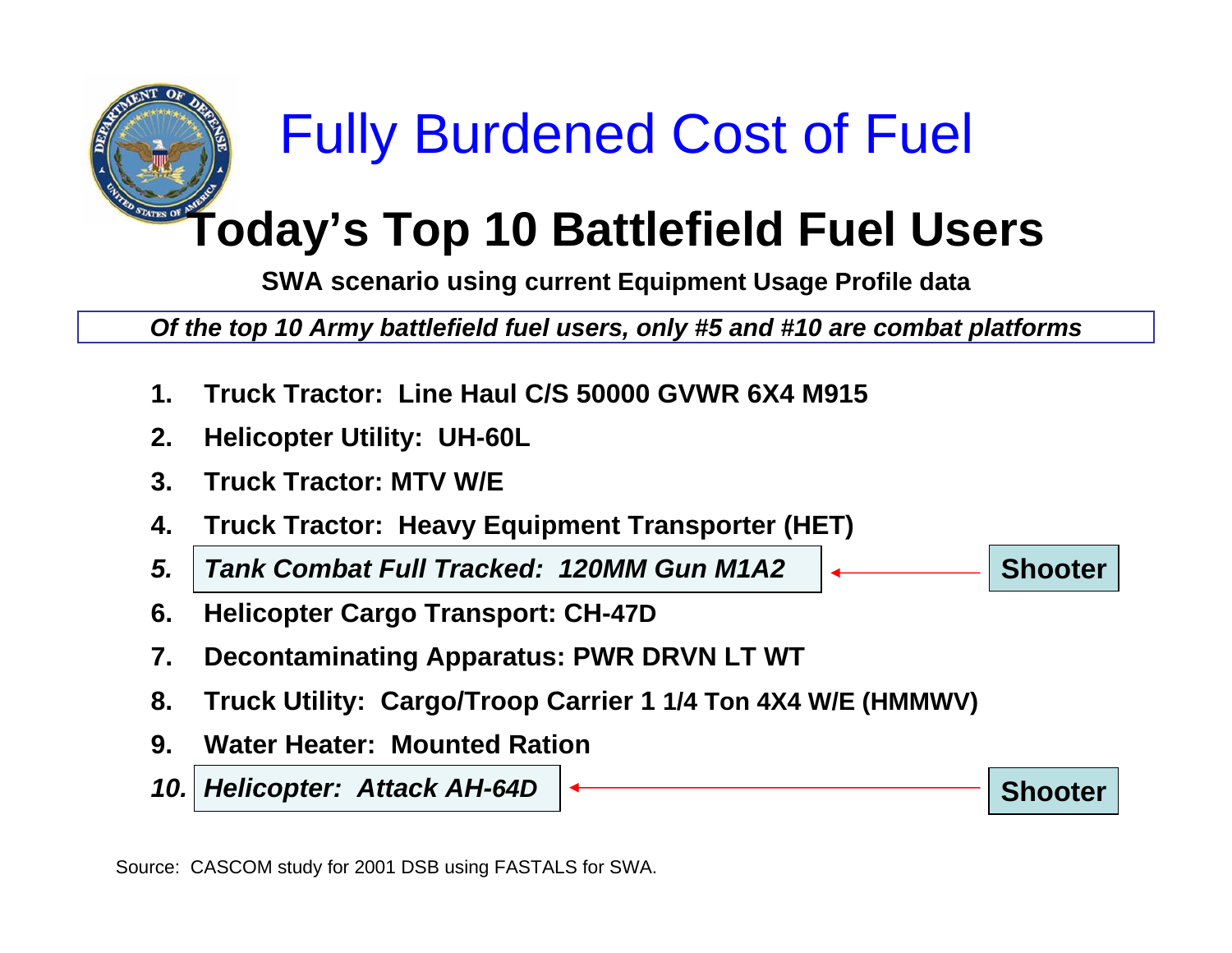

## Fully Burdened Cost of Fuel

**FBCF is the commodity price plus the total lifecycle cost of all people and assets required to move and protect fuel from the point of sale to the end user.**





**Huge "tail" to deliver**

- **Airborne tanking**
- **Refueling trucks & helos**
- **Navy oilers**
- **Personnel**
- **Force Protection**

**FBCF is a decision tool for giving delivered fuel due consideration in the operational and risk tradespace**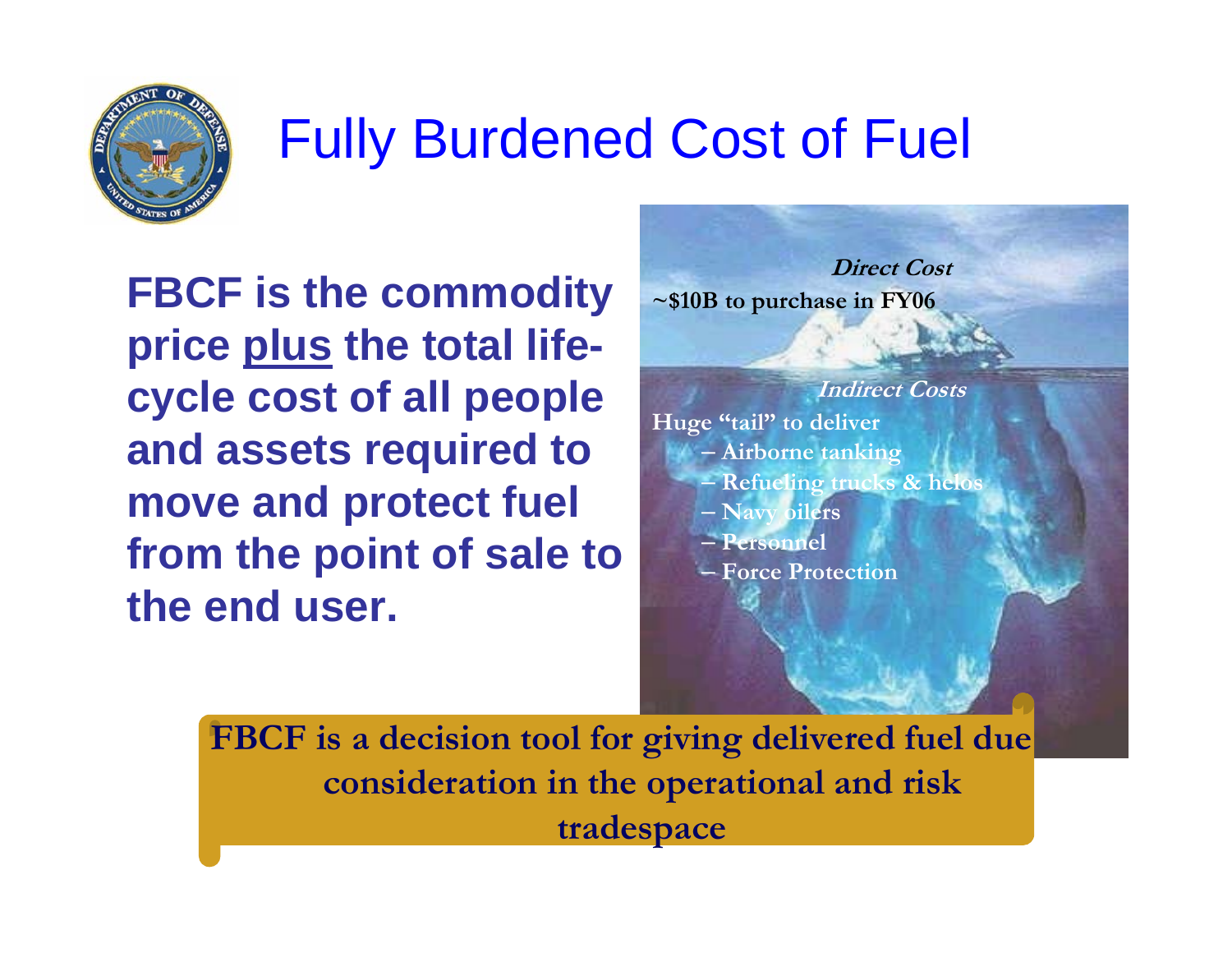

### How do we tackle FBCF?

- **Develop a DoD-wide Strategic Plan – based on recent DSB report**
- **Revisit fuel / fuel logistics assumptions in our analysis and budgeting efforts**
- **Use more realistic planning factors in DoD business processes**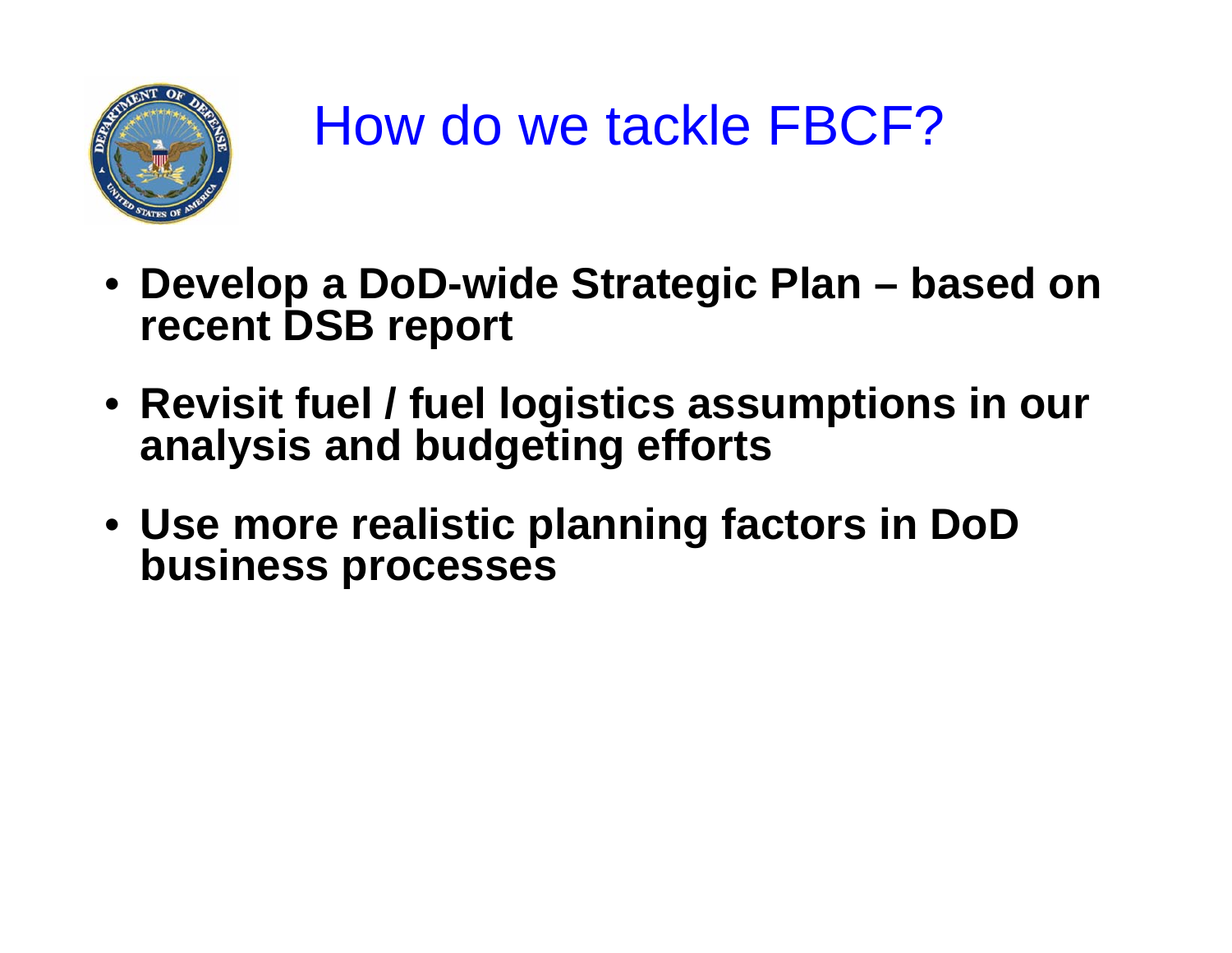

### Budget Trends

#### The FY 2008 President's Budget for **Defense: \$481.4B**

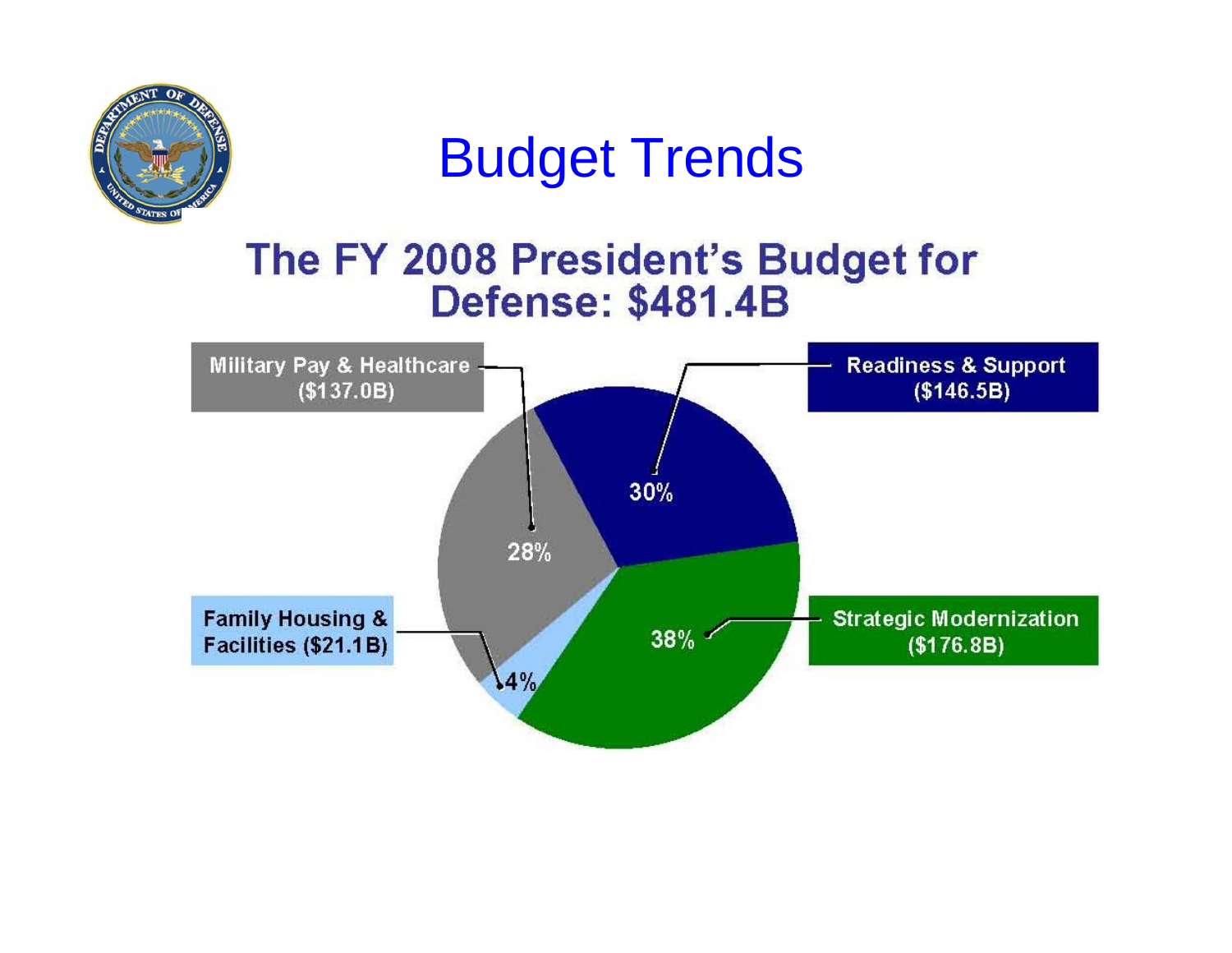

### Budget Trends- Where are we headed?

#### Past and Projected Spending for Defense

(Billions of 2007 Dollars of Total Obligational Authority)



**Source: Congressional Budget Office**